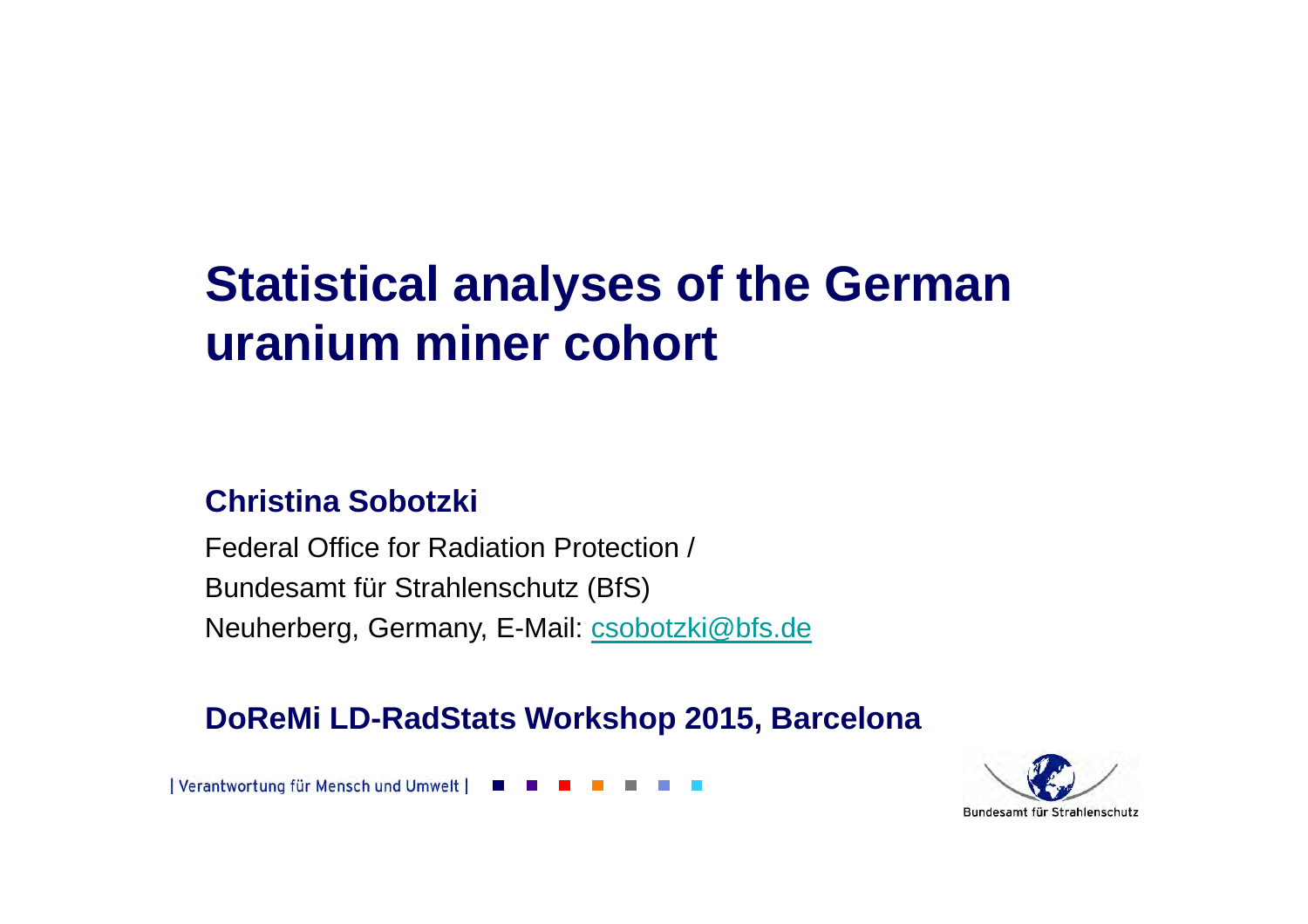### **German uranium miner cohort study**

# ― **Study population:**

 $N = 58,982$  former miners of the uranium mining company "Wismut"

# ― **Follow-up period: 1946 – <sup>2008</sup>**

Duration of follow-up: Ø 37 yearsPerson-years at risk: 2,180,700

#### ―**Number of deaths:**

| Total:             | $n = 25,438$ |
|--------------------|--------------|
| Lung cancer:       | $n = 3,500$  |
| Cancers other than |              |
| lung cancer:       | $n = 4.278$  |



Wismut underground miners, 1950ies

1/15

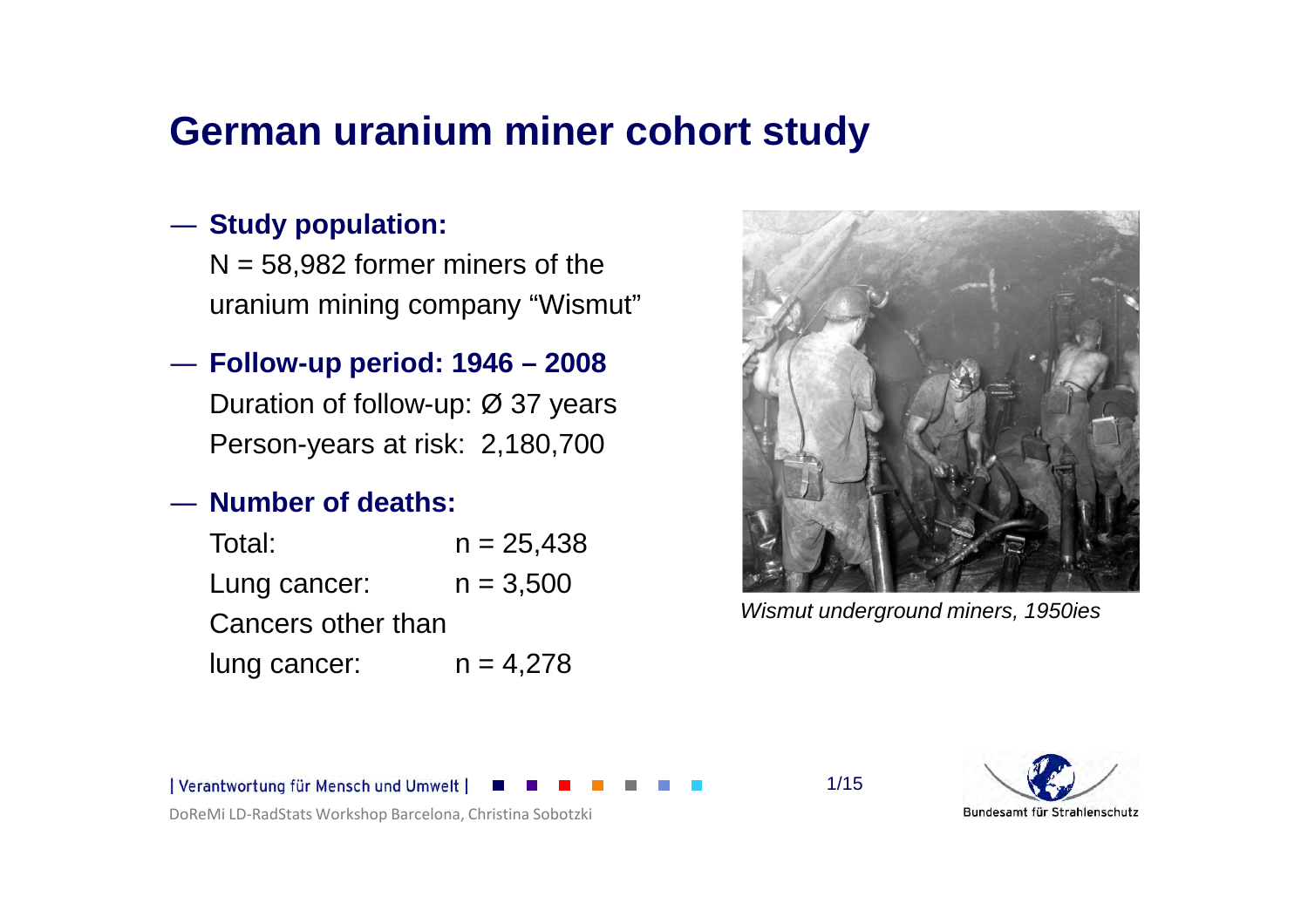### **Data basis**

Dataset with 58,982 rows (one row per person)

#### **Basic-Information**

IDDate of birthBegin and end of follow-upVital status according to date of end of follow-up Cause of death (ICD-10-Code)

#### **Information of the employment**

Start of employment End of employment Workplace (surface/underground/milling/open pit)

#### **Information on the exposure**

 Annual values for 1946-1989: Radon and its progeny [WLM] External gamma radiation [mSv]<br>Long-lived radionuclides [kBq h/m<sup>3</sup>] Silica dust [mg m-3-Jahre]

(WLM: cumulative exposure of alpha emitters from radon progeny)

| Verantwortung für Mensch und Umwelt

2/15

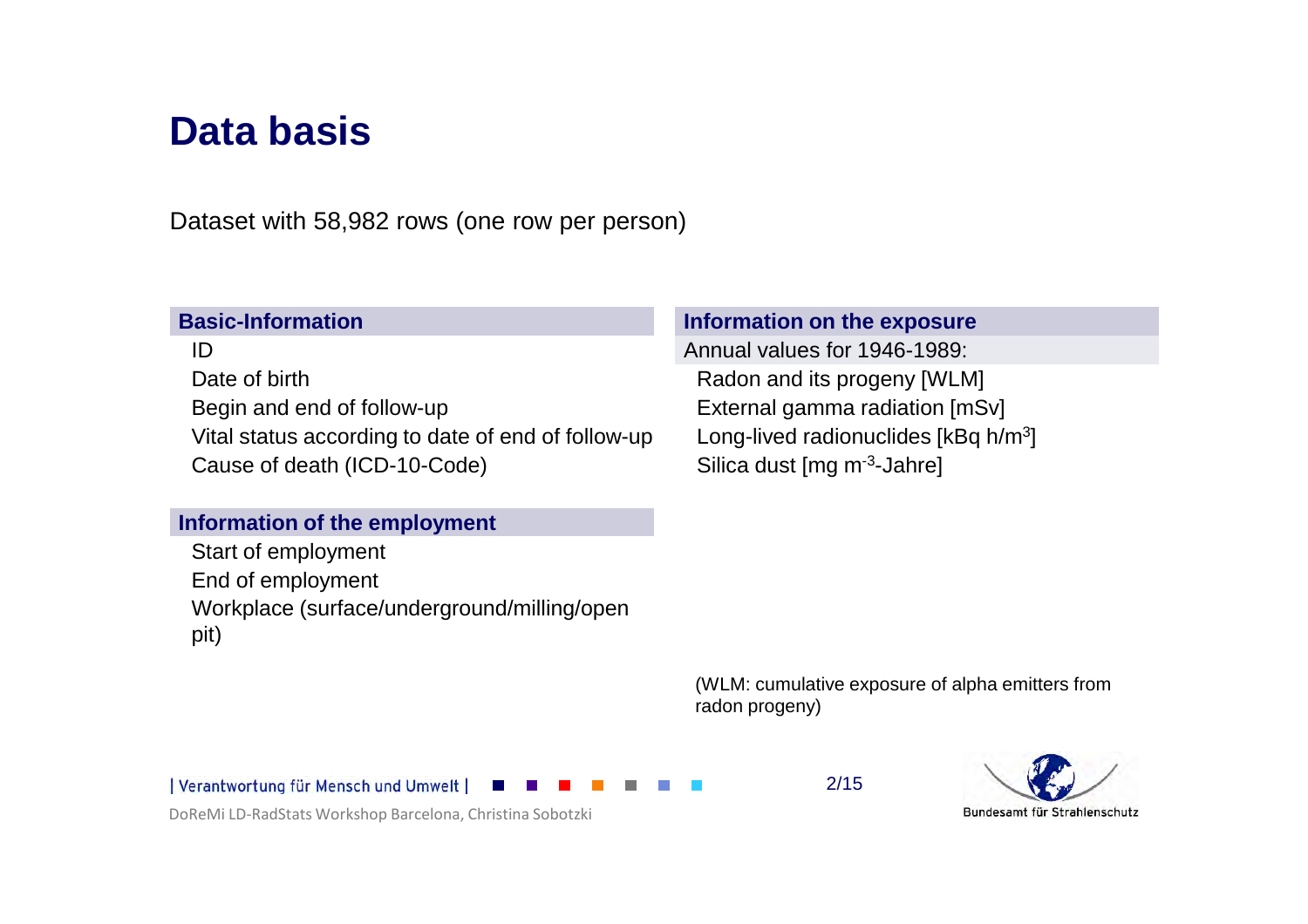## **Objectives**

#### **Main objectives:**

Based on current follow-up period (1946-2008) the main objective of the analyses of the German uranium miner cohort study is to investigate associations between mortality from lung cancer, cancers other than lung cancer, non-malignant respiratory diseases and cardiovascular diseases and occupational radiation exposure to:

- Radon and its progeny
- External gamma radiation
- •Long-lived radionuclides
- Silica dust

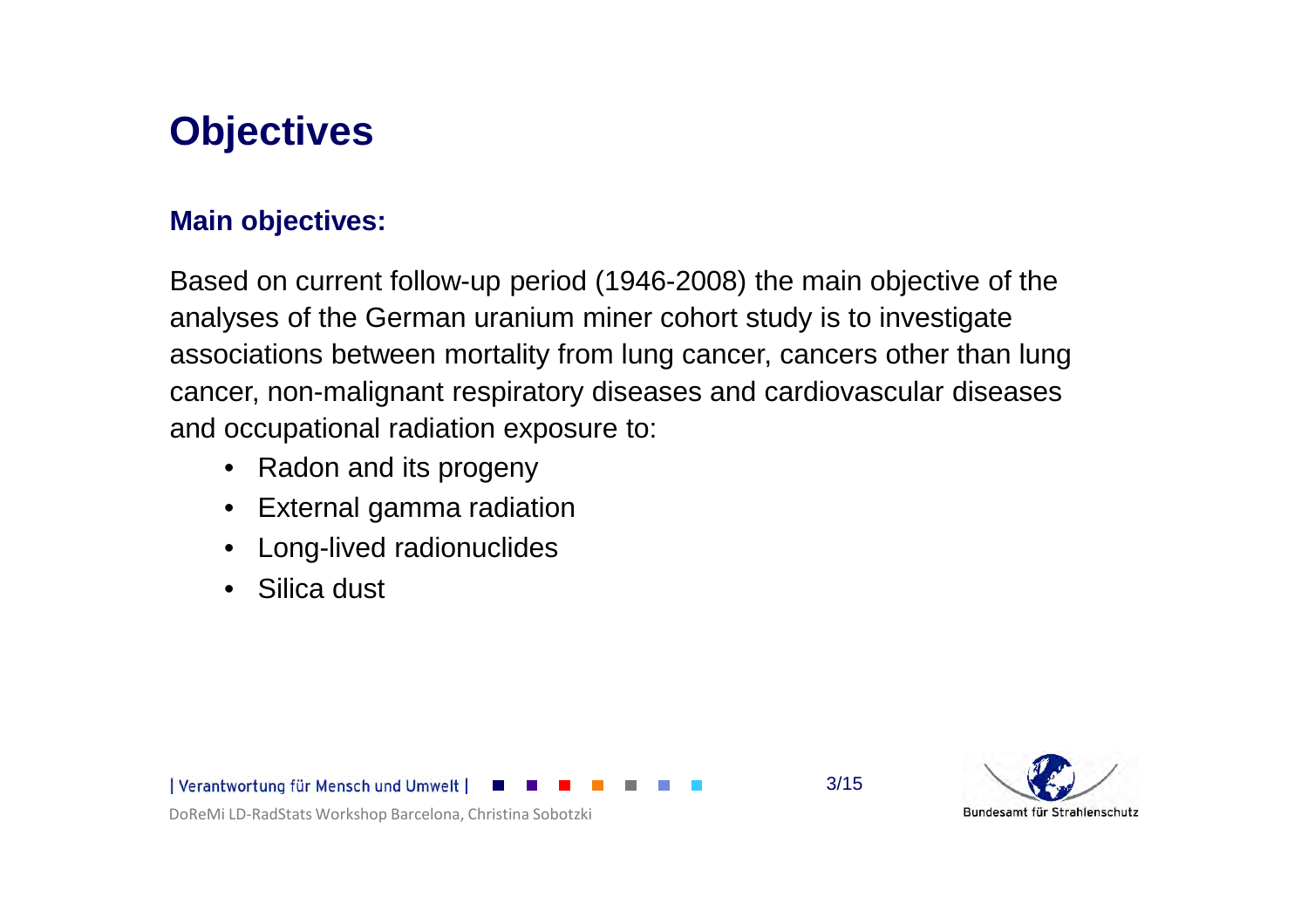### **Objectives of this talk**

#### **What is the appropriate method for statistical analysis?**

-Internal Poisson regression as established method

#### **Requirements for this method:**

- - Estimation of the assocation between our outcome (mortality) and theexposure of interest
- -Time components must be considered
- -Complex data structure of our cohort
- -Statistical Software

#### **Do we have any alternatives?**

| Verantwortung für Mensch und Umwelt



DoReMi LD-RadStats Workshop Barcelona, Christina Sobotzki

4/15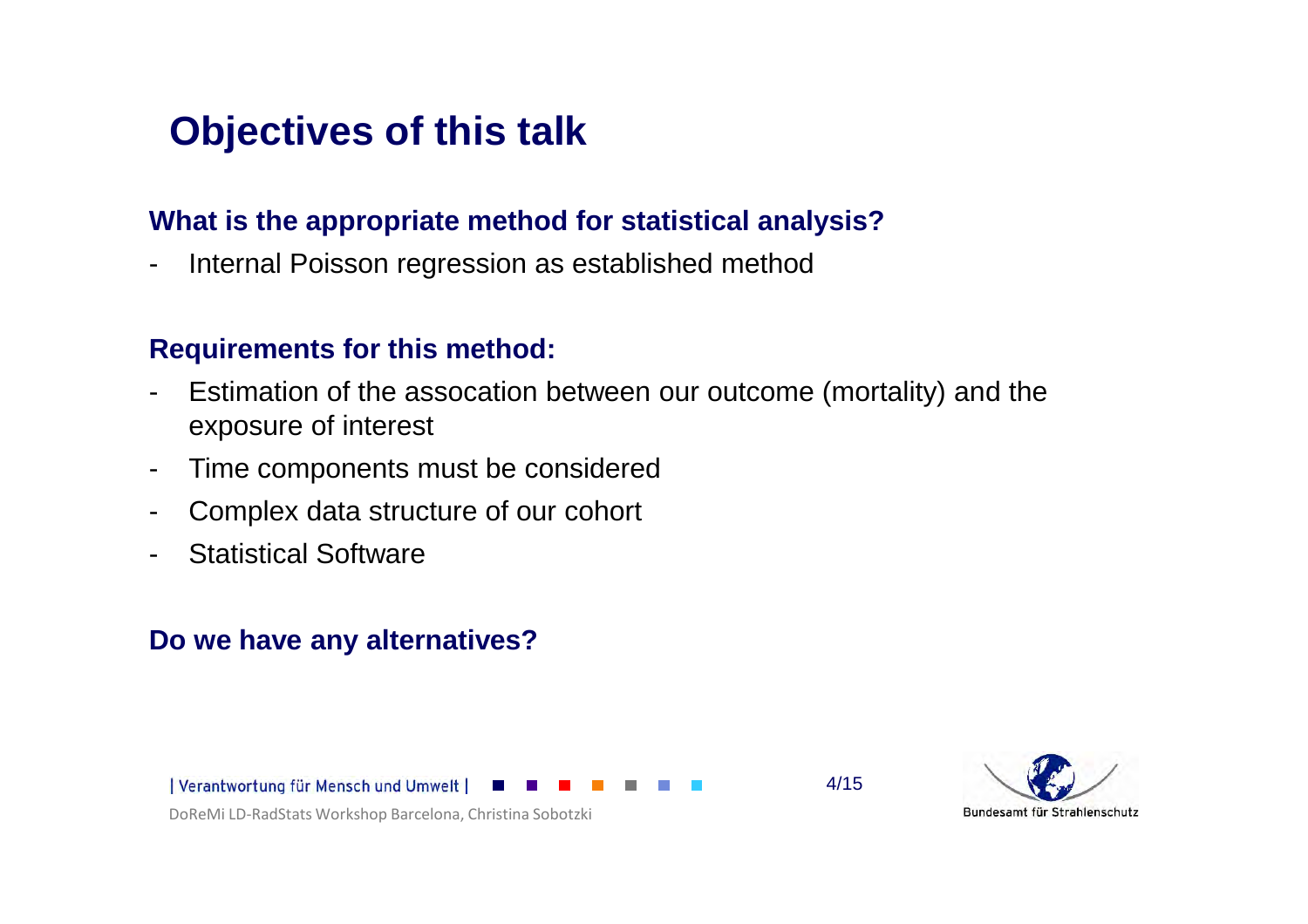### **Data structure of the Wismut cohort**



DoReMi LD-RadStats Workshop Barcelona, Christina Sobotzki

Bundesamt für Strahlenschutz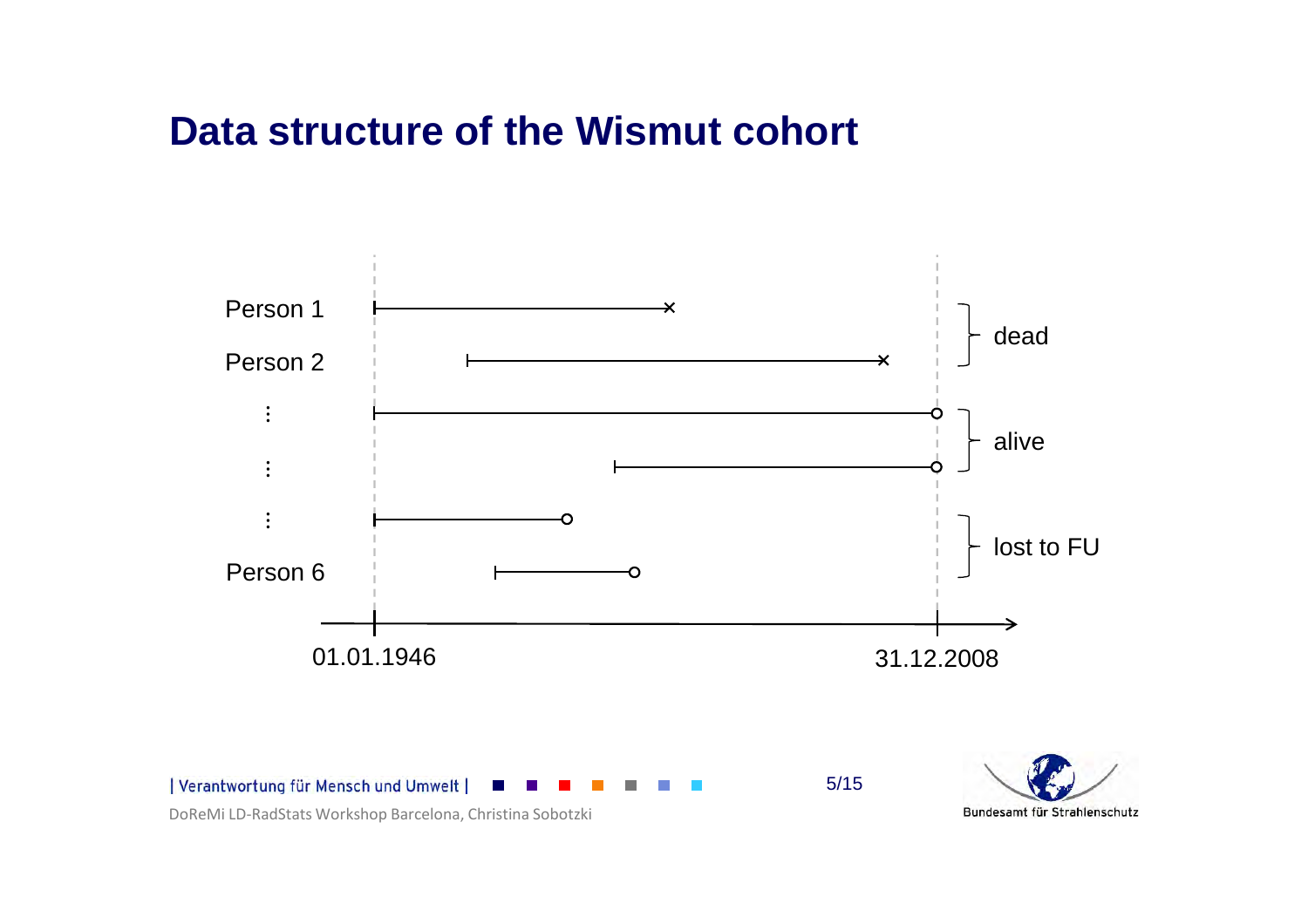### **"Trick" to get count data: grouped data set**



 $r_0(a, y) =$  $\mathcal{V} \mathcal{V} \mathcal{T}$ 

6/15

| Verantwortung für Mensch und Umwelt

Bundesamt für Strahlenschutz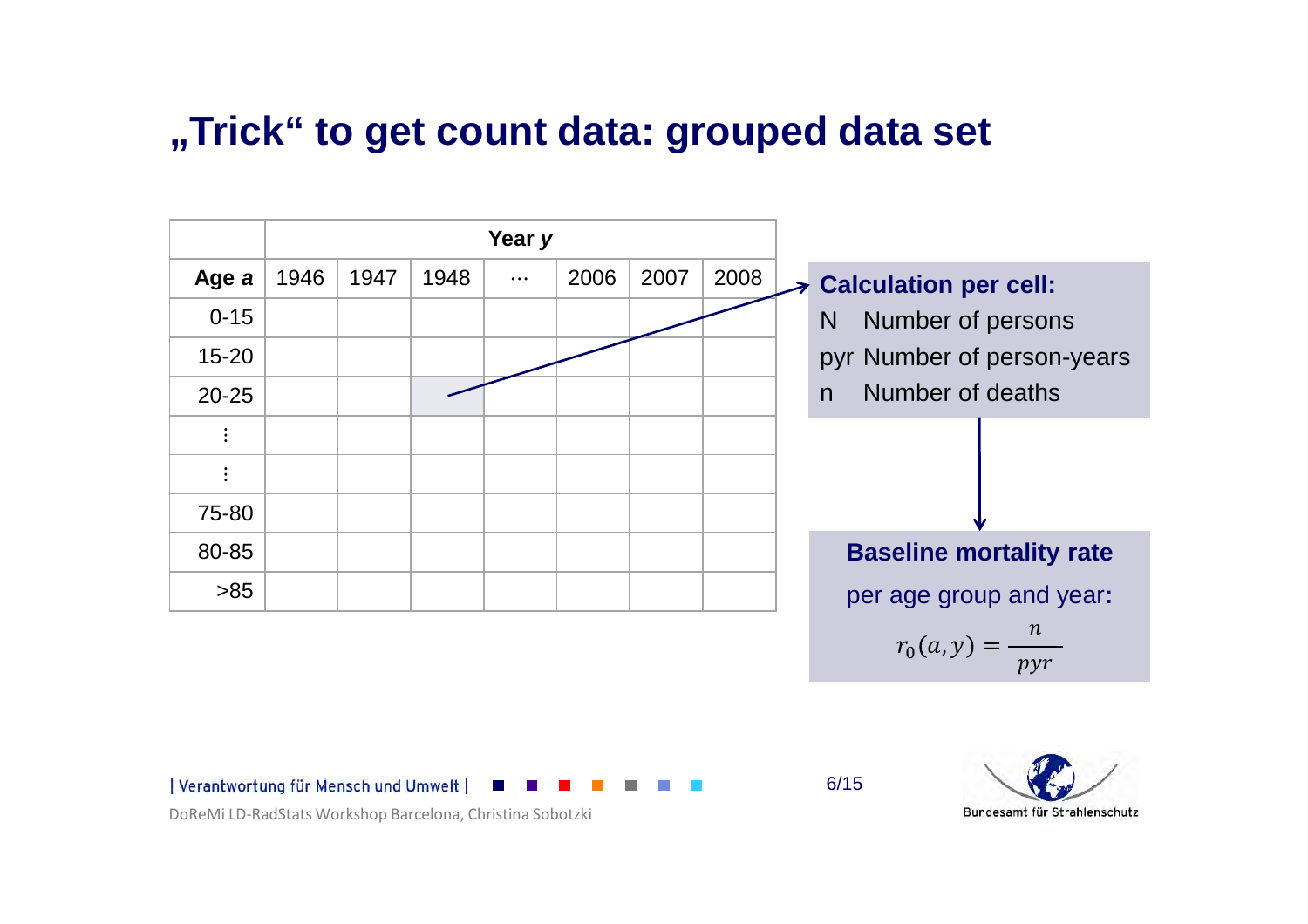#### **Grouped data set – considerung radiation exposure**

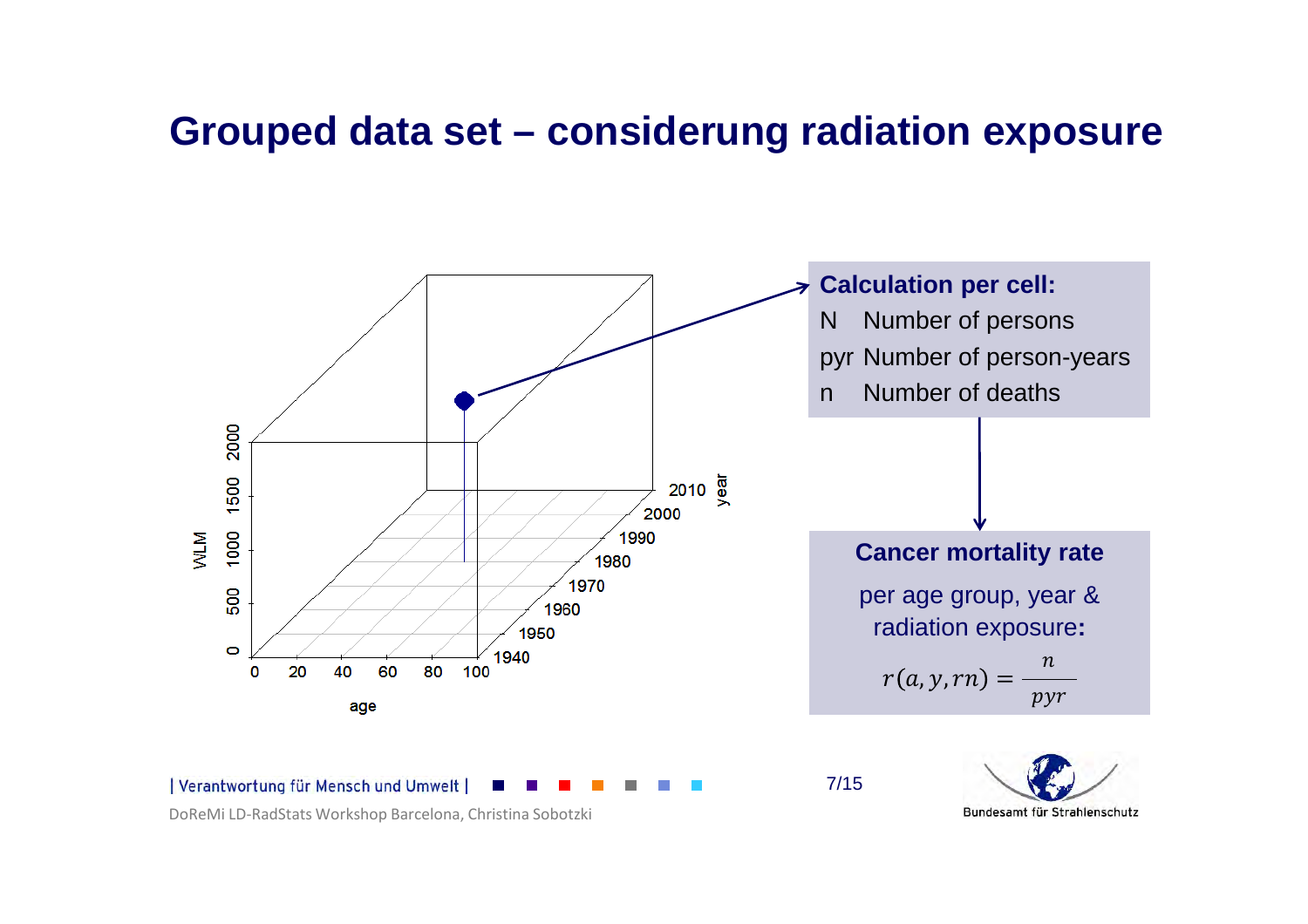### **Classical Statistical Analysis**

- -Internal Poisson regression
- -Estimation of Excess Relative Risk (ERR)

### **ERR model for radon** *rn* **:**

$$
r(a, y, rn) = r_0(a, y) \cdot [ 1 + \underbrace{ERR(rn)}_{\beta \cdot rn} ]
$$

- $r(a, y, rn)$  = cancer mortality rate at year (y) and age (a), after a radiation dose (e.g. rn)
- $\overline{\phantom{a}}$  $r_0(a, y)$  = the age and year specific baseline mortality rate

$$
\leftrightarrow \frac{r(a,y,rn)}{r_0(a,y)} = 1 + ERR(rn) = RR
$$

| Verantwortung für Mensch und Umwelt DoReMi LD-RadStats Workshop Barcelona, Christina Sobotzki 8/15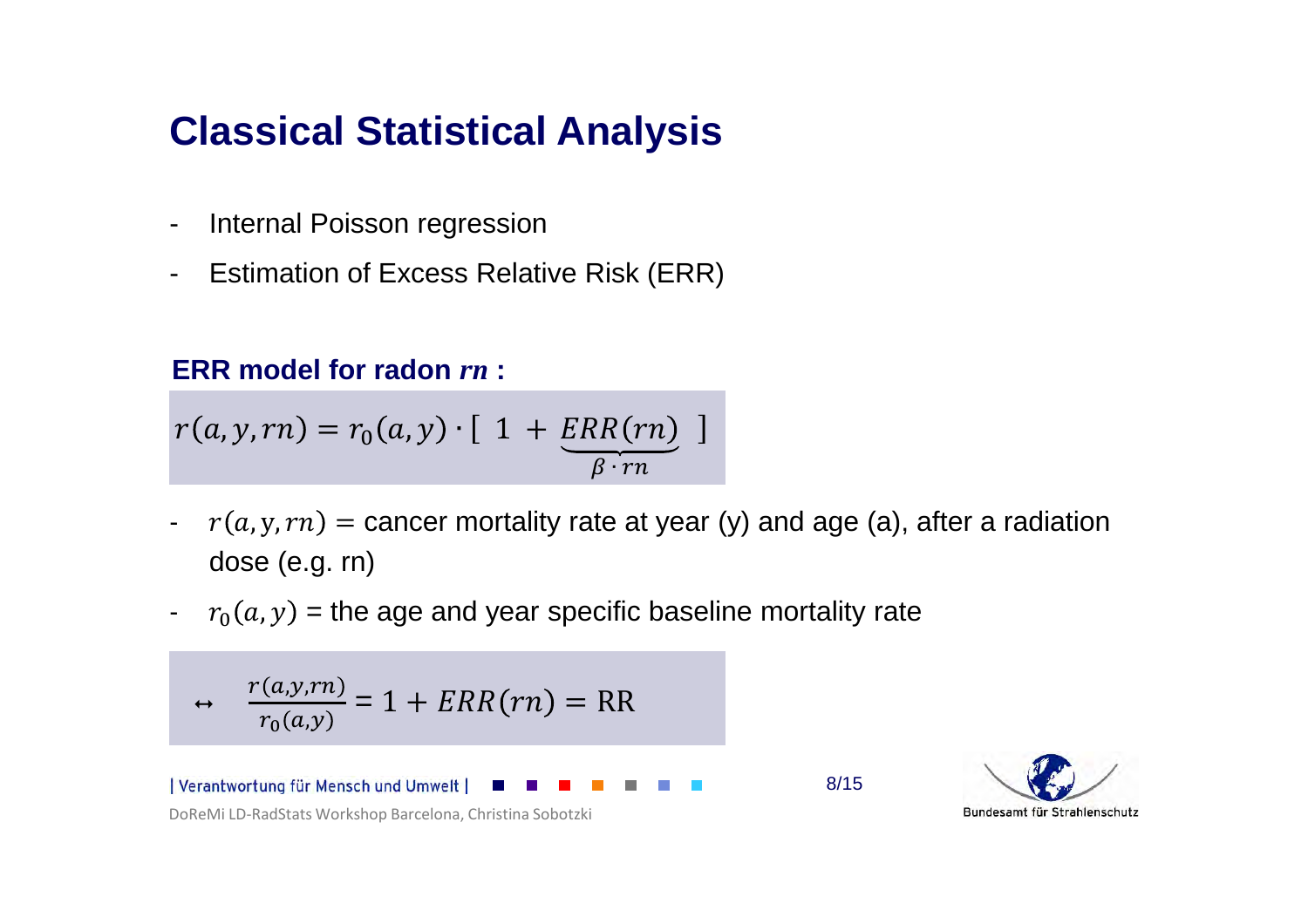### **Statistical Analysis**

#### **Simple Model:**

- - Categorical (grouped cumulative exposure): (0-10, 10-50, 50-100, 100-200, 200-500, 500-1000, 1000-1500, >1500 WLM)
- -Linear (ERR per unit of cumulative exposure)
- -Stratified for age (16 categories) and calendar year (5-year groups)
- - Lagged exposure to consider latency
	- Calculation of the ERR per lagged cumulative exposure units

#### **Advanced Model:**

- - Further consideration of effect modifiers:
	- Age at exposure, Time since exposure, exposure rate



9/15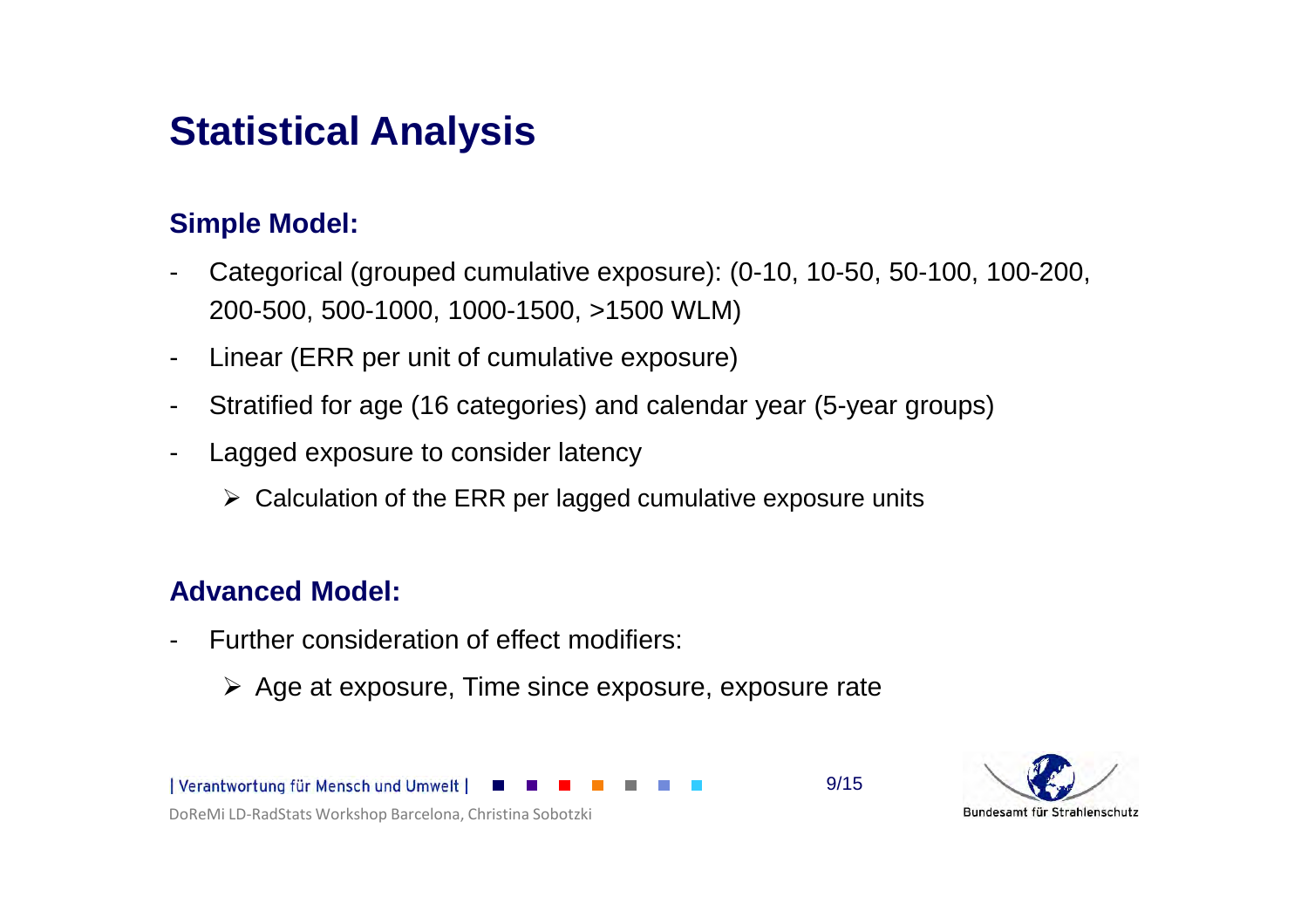### **Software**

#### **Epicure**

- - Very specialised software with ownprograming language
- -Rather old (1990th)
- -No maintenance / support
- No community (e.g. forums)
- -Fast and well working program



DoReMi LD-RadStats Workshop Barcelona, Christina Sobotzki

| Verantwortung für Mensch und Umwelt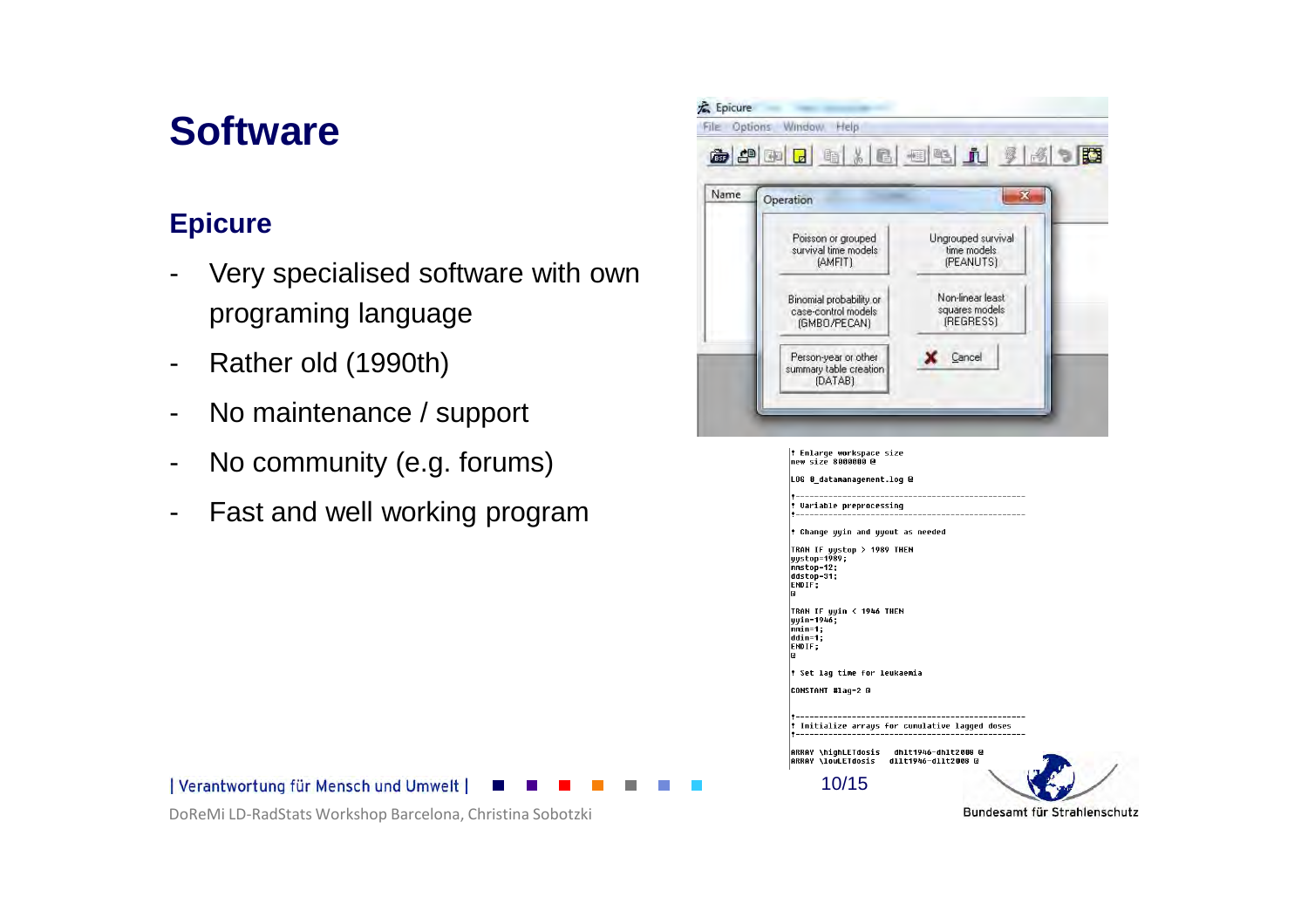### **Results**

#### **Lung cancer risk from cumulative radon exposure in the sub-cohort ofminers hired after 1960 (n=26.766)**



 $n = 334$  (lung cancer deaths)

11/15

ERR/WLM = 0.012 (95% CI: 0.007; 0.021)

Statistical significant relationship between death from lung cancer and cumulative radon exposure

↯ Relative Risk <sup>≙</sup> (Mortality) Rate Ratio

| Verantwortung für Mensch und Umwelt DoReMi LD-RadStats Workshop Barcelona, Christina Sobotzki

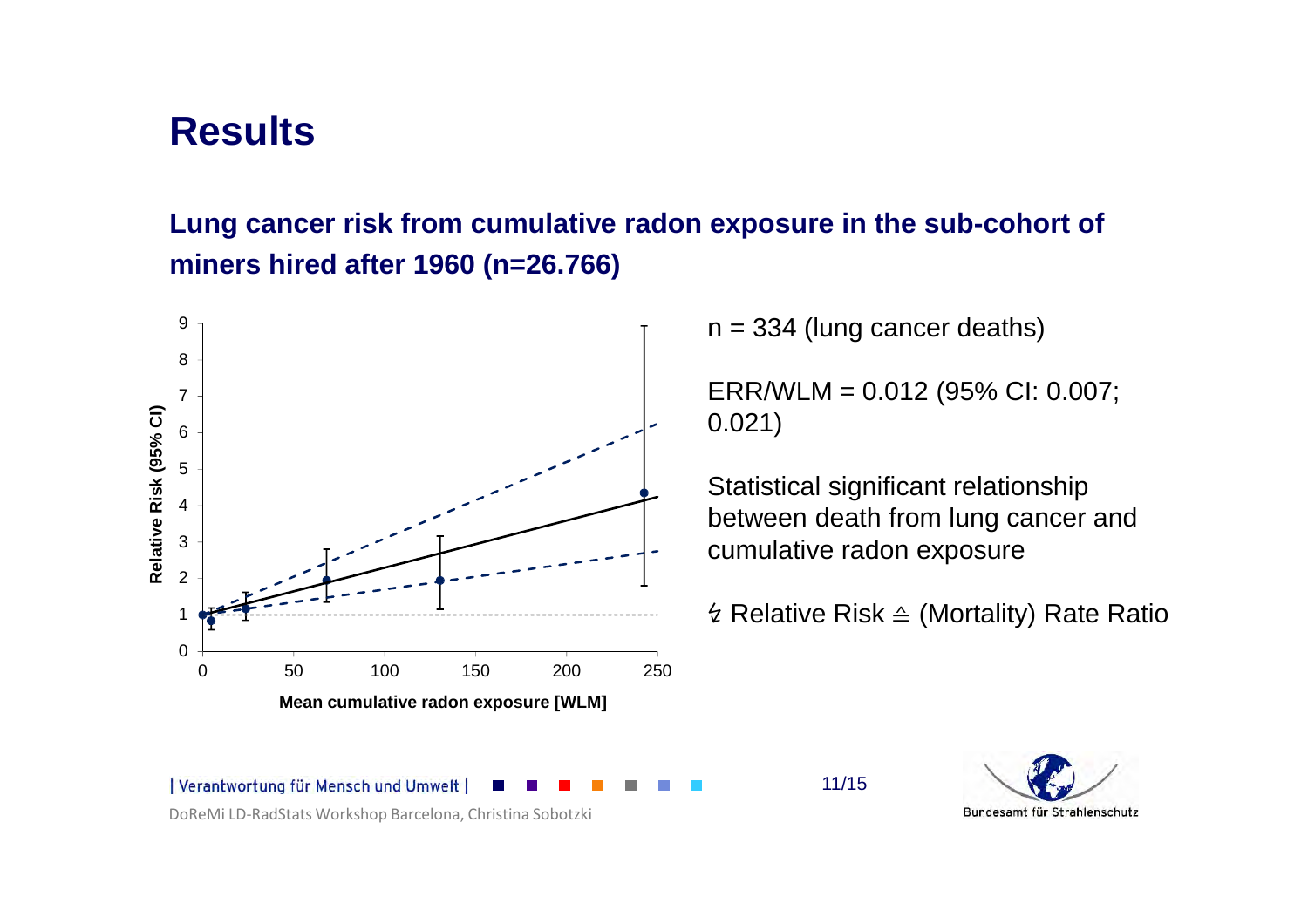## **Strengths & Limitations**

#### **Strength:**

-Established method

#### **Limitations:**

- − Complex model
	- > Difficult interpretation
- − Data must be grouped in the preliminary stage
	- Loss of information
- −Slightly different risk estimates depending on grouping

| <b>Grouping Variable</b>                                                                          | $\beta$ (95% CI)   |
|---------------------------------------------------------------------------------------------------|--------------------|
| Low LET (0, 10-3.691, 13.69-12.81, 112.-41.01, 141.0-1971, > 197)                                 | $0.37(-1.63;2.37)$ |
| Low LET (0, ]0-10], ]10-25], ]25-50],]50-100],] 100-250], ]250-1000], >1000)                      | $0.25(-1.65;2.15)$ |
| Low LET (0, ]0-3.69], ]3.69-12.8], ]12.-41.0],]41.0-197],>197) + radon, gamma & LRN               | $0.58(-1.42;2.59)$ |
| Low LET (0, ]0-10], ]10-25], ]25-50],]50-100],] 100-250], ]250-1000], >1000) + radon, gamma & LRN | $0.31(-1.58;2.20)$ |

| Verantwortung für Mensch und Umwelt

12/15

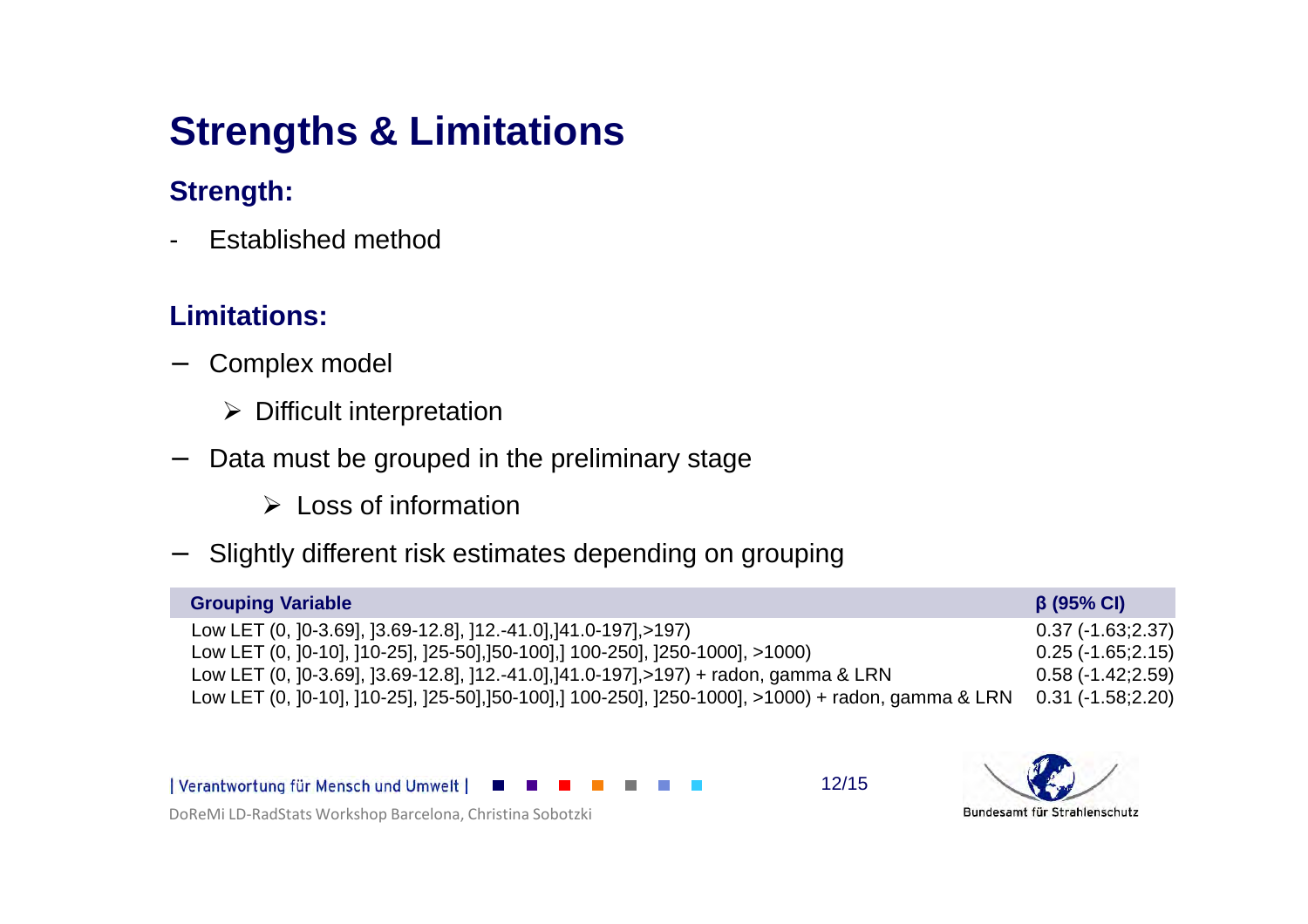### **Statistical Analysis**

#### **Idea: Use survival analysis methods for individual data**

- We have a common survival data structure
- Method can estimate the association between radiation exposure and mortality risk in continuous time
- Can account for censored and stratified data

### **e.g. Cox model for radon** *rn* **:**

$$
\lambda(t, rn) = \lambda_0(t) \cdot \underbrace{\exp[\beta \cdot rn]}_{Relative\ Risk} \qquad \leftrightarrow \qquad \frac{\lambda(t, rn)}{\lambda_0(t)} = \exp[\beta \cdot rn]
$$

- - $\lambda(t, rn)$  = hazard function of time (t) and covariates (e.g. rn)
- $\lambda_0(t)$  = the baseline hazard function

**But:** we do not estimate the ERR



Bundesamt für Strahlenschutz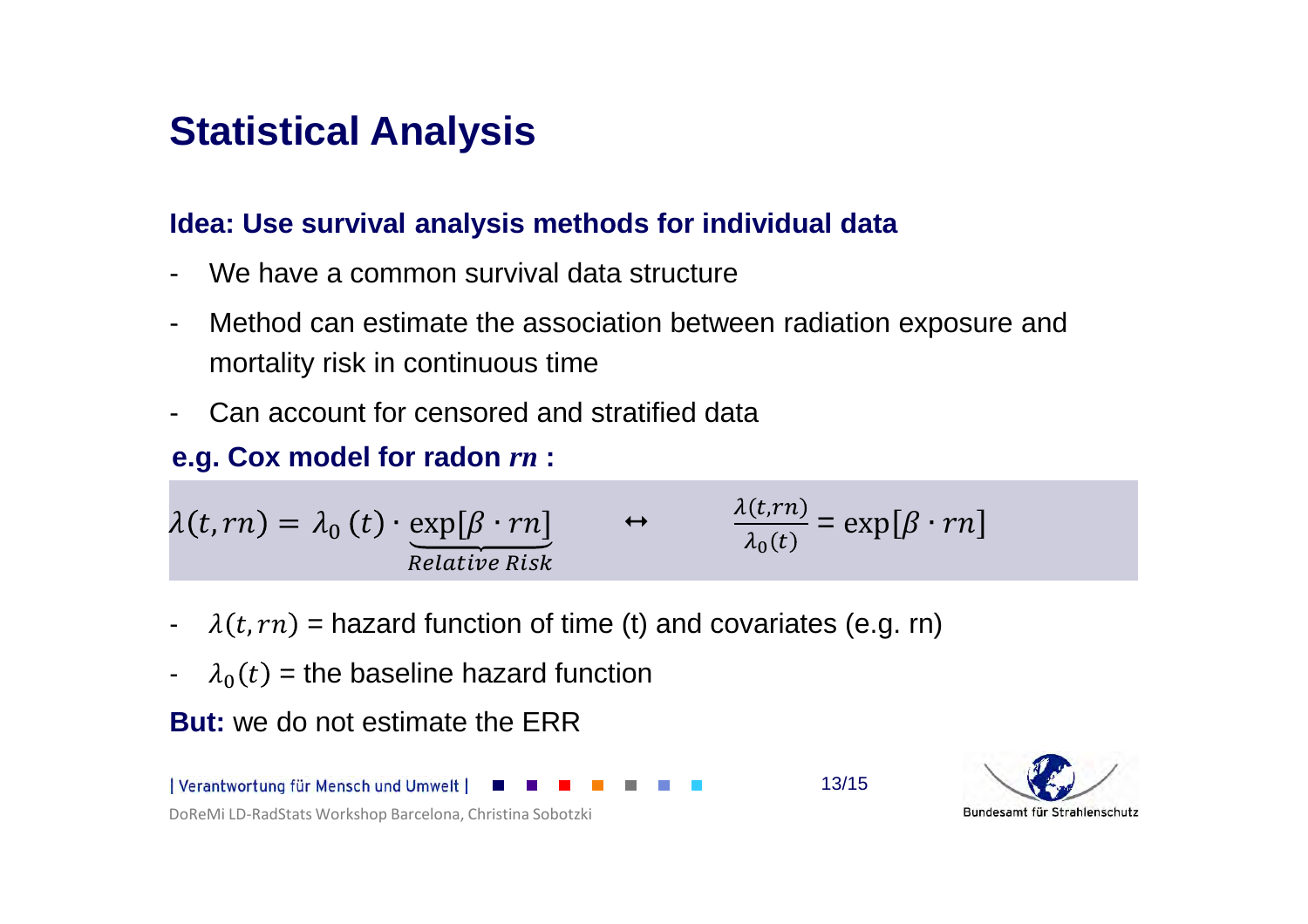### **Suggestion: develop R-package and implementERR approach in cox regression models**

#### **Strength:**

- -Free statistical software
- -Good support, large community (e.g. forums)
- - No grouped data necessary
	- $\triangleright$  No loss of information
	- Could lead to smaller confidence intervals
- Estimate time-depedent effect modifiers in individual data
- -Possibility to model non-linearity with e.g. p-splines

#### **Limitations:**

- -R: programming language
- -Complex: own preparation of dataset to longitudinal format





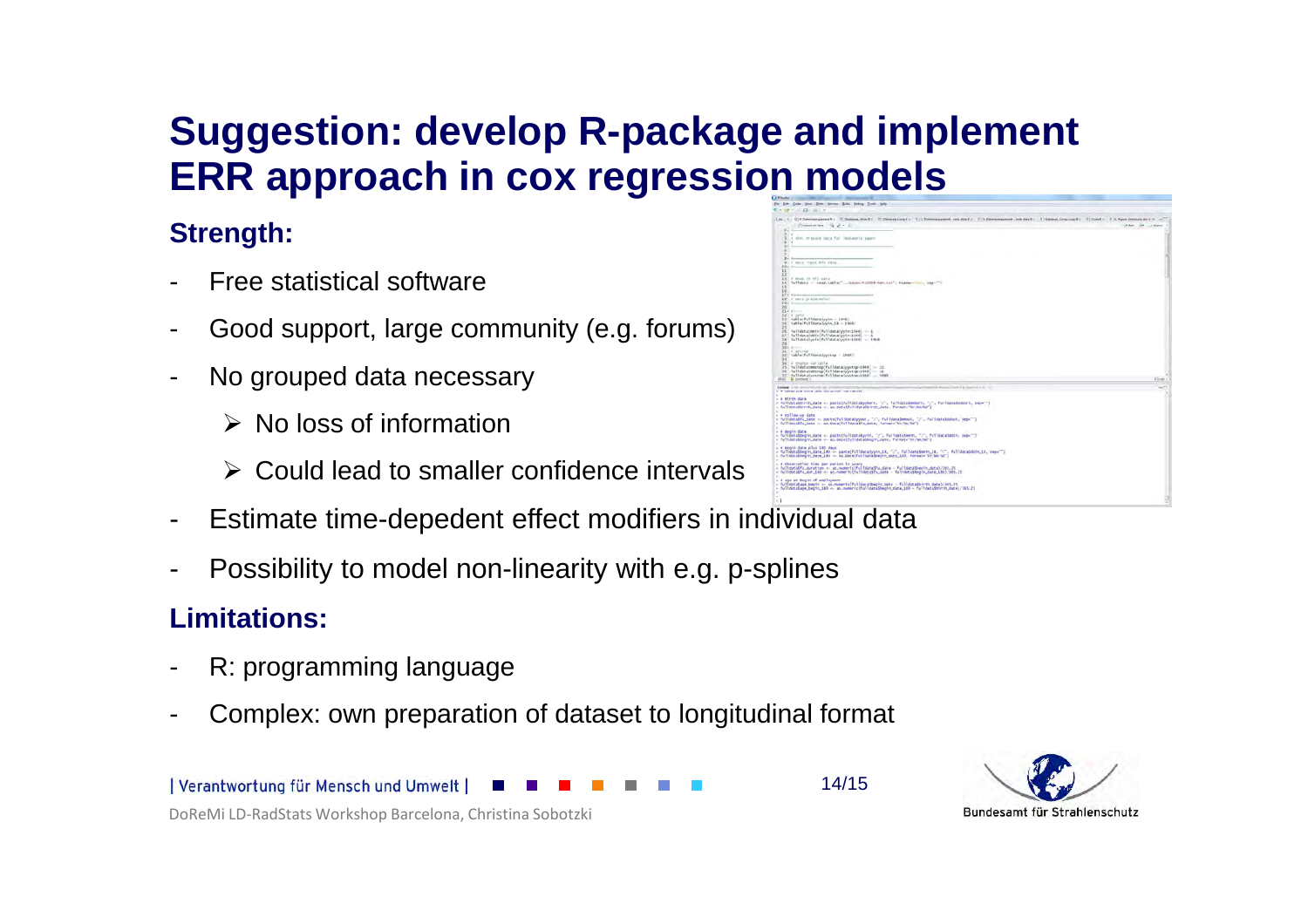### **Summary**

- − Internal Poisson regression estimating ERR and using Epicure is established in the radiation research
- − But grouping the individual data is necessary accepting a loss of information
- Cox regression with individual data could be an alternative method
- −R als statistical software seems promising for future analyses





15/15